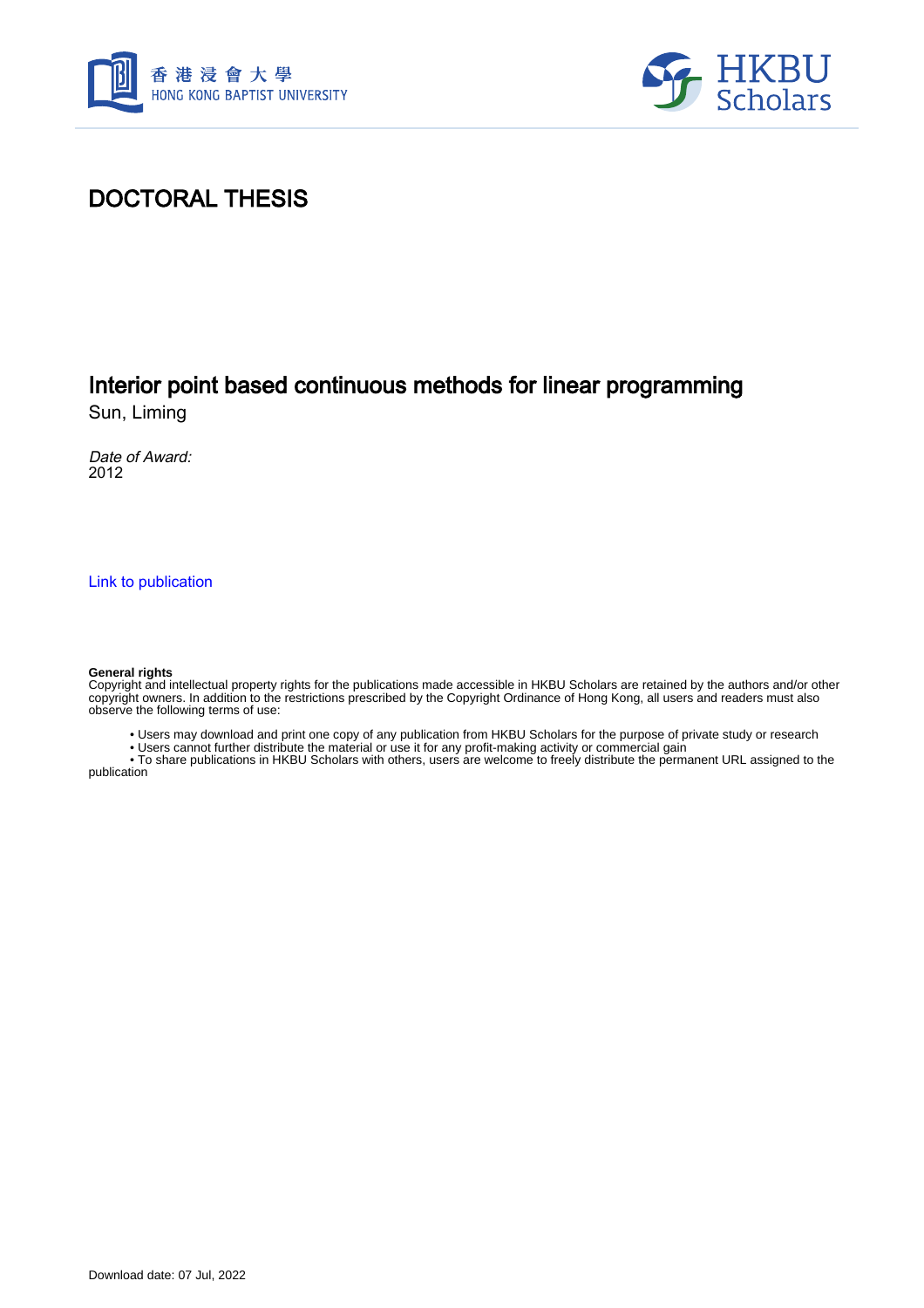### Interior Point Based Continuous Methods for Linear Programming

### SUN Liming

A thesis submitted in partial fulfillment of the requirements for the degree of Doctor of Philosophy

Principal Supervisor: Prof. Liao Li-Zhi

Hong Kong Baptist University

August 2012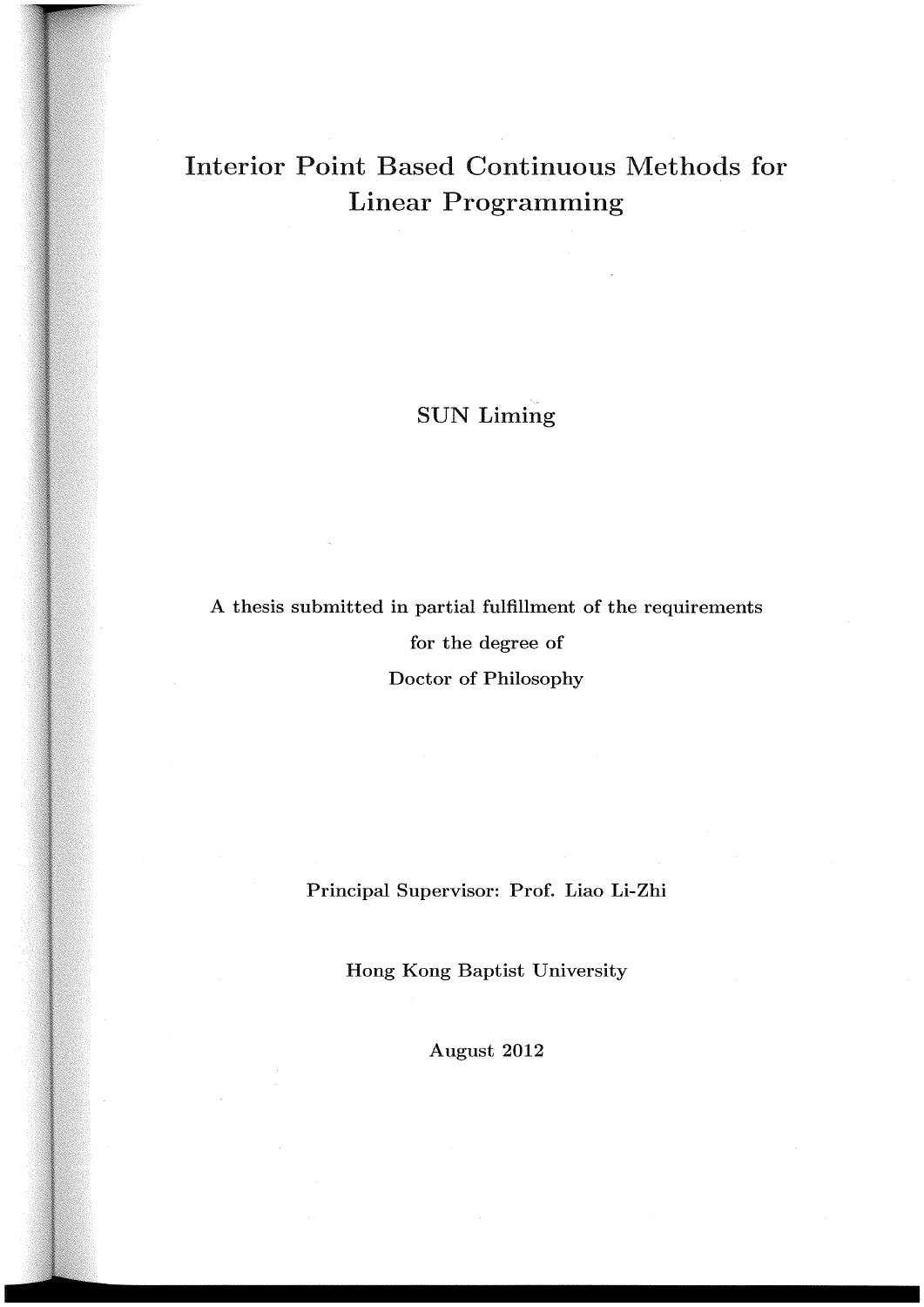### Abstract

The continuous method for optimization has been used to solve many practical problems in linear programming, quadratic programming and convex programming and so on. The interior point method was firstly presented by Karmarkar (1984) for linear programming, lots of contributions have been made both theoretically and practically. Continuous trajectories related to these interior point methods have been studied by some people. The trajectories can be also viewed as the continuous realization of the corresponding interior point method for linear programming. In this thesis, we propose two continuous methods to solve linear programming. The first method called continuous path-following method can be viewed as the combinations of the affine scaling direction and the centering direction. The continuous trajectory of the method is the solution of an ordinary differential equation. The existence and convergence of the method are analyzed and discussed in details. The second method called a projective dynamics is proposed for minimizing general linear programming. The new method is based on the variational inequality properties. We extend the variational inequality method to construct a new ODE system. The new dynamics will be very useful to solve large scale optimization problems.

Keywords: Linear programming, path-following method, continuous method, projective dynamics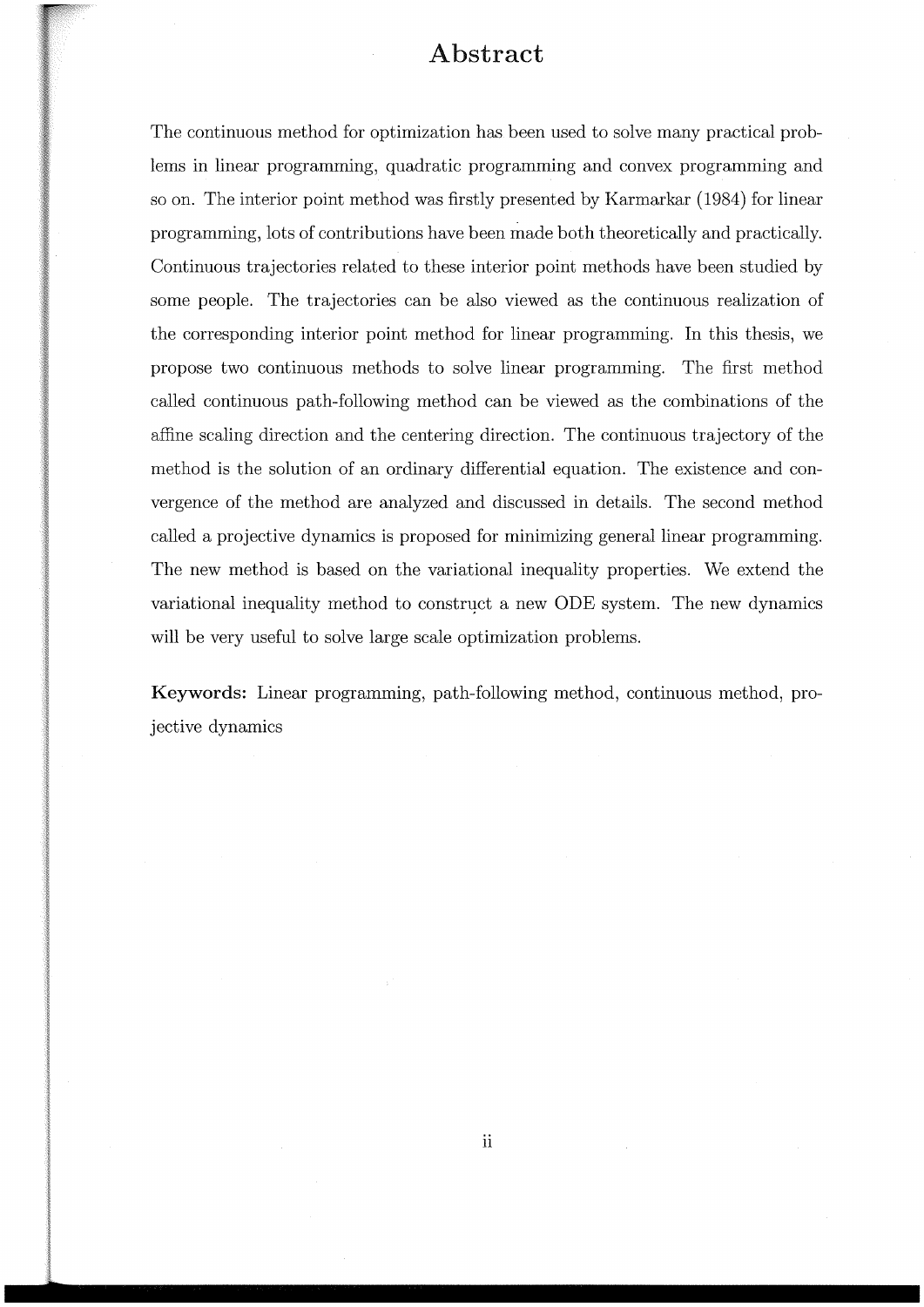# Table of Contents

|          | Declaration                                                                                          | $\mathbf{i}$   |
|----------|------------------------------------------------------------------------------------------------------|----------------|
| Abstract |                                                                                                      | ii             |
|          | Acknowledgements<br>÷                                                                                | iii            |
|          | Table of Contents                                                                                    | iv             |
|          | List of Figures                                                                                      | vi             |
|          | <b>Chapter 1 Introduction</b>                                                                        | $\mathbf{1}$   |
| 1.1      | The overview<br>a de la caractería de la caractería de la caractería de la caractería                | $\mathbf{1}$   |
| 1.2      |                                                                                                      | $\overline{4}$ |
| 1.3      | Motivation and outline of the thesis $\ldots \ldots \ldots \ldots \ldots \ldots$                     | 6              |
|          | Chapter 2 Continuous path-following method                                                           | 8              |
| 2.1      | Linear programming in the standard form $\ldots \ldots \ldots \ldots \ldots$                         | 8              |
| 2.2      | Duality results and the central path $\ldots$ , $\ldots$ , $\ldots$ , $\ldots$ , $\ldots$ , $\ldots$ | 9              |
| 2.3      | Primal affine scaling and center directions $\ldots \ldots \ldots \ldots \ldots$                     | 11             |
| 2.4      | The continuous path-following method $\ldots \ldots \ldots \ldots \ldots \ldots$                     | 12             |
|          | 2.4.1<br>The continuous path-following method equation $\hfill\ldots$ $\hfill\ldots$ $\hfill\ldots$  | 12             |
|          | 2.4.2<br>Convergence analysis of the method $\ldots \ldots \ldots \ldots \ldots$                     | 22             |
|          | 2.4.3<br>The optimal solution $\ldots \ldots \ldots \ldots \ldots \ldots \ldots \ldots$              | 24             |
| 2.5      | Compare with differential-algebraic approach $\ldots$ , $\ldots$ , $\ldots$ , $\ldots$               | 31             |